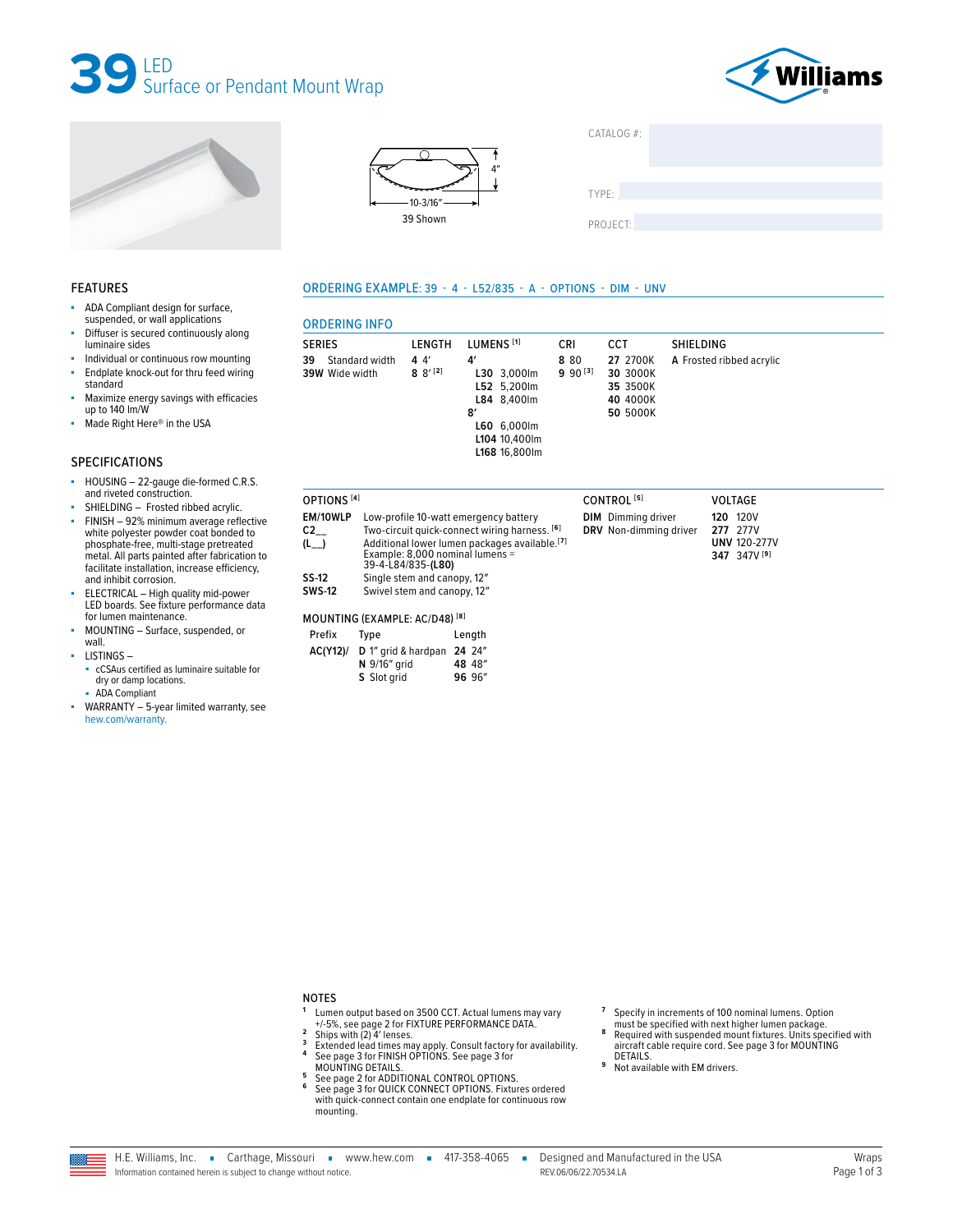# **39** LED Surface or Pendant Mount Wrap

#### <span id="page-1-0"></span>FIXTURE PERFORMANCE DATA

|    |                  |       |        |       |        | EFFICACY (Im/W)<br><b>WATTAGE</b><br>LED PACKAGE   DELIVERED LUMENS |        |        | <b>LUMEN MAINTENANCE</b> |  |  |  |
|----|------------------|-------|--------|-------|--------|---------------------------------------------------------------------|--------|--------|--------------------------|--|--|--|
|    |                  |       |        |       | L70    | L80                                                                 | L85    | L90    |                          |  |  |  |
|    | L30              | 3027  | 22.8   | 132.6 |        | >72000                                                              | 58,000 | 36,000 |                          |  |  |  |
| ੇ  | L52              | 5206  | 37.2   | 140.1 |        | >72000                                                              | 58,000 | 36,000 |                          |  |  |  |
|    | L84              | 8399  | 66.0   | 127.2 | >72000 | 53,000                                                              | 38,000 | 24.000 |                          |  |  |  |
|    | L60              | 5882  | 42.3   | 139.1 |        | >72000                                                              | 58,000 | 36.000 |                          |  |  |  |
| òo | L <sub>104</sub> | 10473 | 75.59  | 138.5 |        | >72000                                                              | 58,000 | 36.000 |                          |  |  |  |
|    | L168             | 16797 | 132.03 | 127.2 | >72000 | 53,000                                                              | 38.000 | 24.000 |                          |  |  |  |

■ Photometrics tested in accordance with IESNA LM-79. Results shown are based on 25°C ambient temperature.

■ Wattage shown is average for 120V through 277V input.<br>■ Results based on 3500K, 80 CRI, actual lumens may vary +/-5%<br>■ Predicted lumen maintenance calculated from LED manufacturer IES LM-80 data and In situ temperature

■ Predicted lumen maintenance calculated in accordance with IES TM-21 per Energy Star (R) TM-21 Calculator rev. 02.08.16.<br>■ Lise multiplier table to calculate additional options

Use multiplier table to calculate additional options.

### PHOTOMETRY

**39W-4-L52/835-A-DIM-UNV** Total Luminaire Output: 5206 lumens; 37.2 Watts | Efficacy: 140.1 lm/W | 84.3 CRI; 3531K CCT



|                          |                       |             | <b>HORIZONTAL ANGLE</b> |            |                     |
|--------------------------|-----------------------|-------------|-------------------------|------------|---------------------|
|                          | <b>VERTICAL ANGLE</b> | 0°          | 45°                     | $90^\circ$ | <b>ZONAL LUMENS</b> |
|                          | 0                     | 1990        | 1990                    | 1990       |                     |
|                          | 5                     | 2001        | 1999                    | 2000       | 189                 |
|                          | 15                    | 1887        | 1892                    | 1896       | 535                 |
|                          | 25                    | 1676        | 1685                    | 1688       | 780                 |
|                          | 35                    | 1441        | 1460                    | 1468       | 902                 |
|                          | 45                    | 1124        | 1158                    | 1177       | 883                 |
|                          | 55                    | 774         | 825                     | 861        | 736                 |
| CANDLEPOWER DISTRIBUTION | 65                    | 486         | 550                     | 618        | 547                 |
|                          | 75                    | 231         | 324                     | 405        | 347                 |
|                          | 85                    | 59          | 169                     | 246        | 178                 |
|                          | 90                    | 0           | 100                     | 165        |                     |
|                          | 95                    | 0           | 64                      | 122        | 70                  |
|                          | 105                   | 0           | 25                      | 57         | 27                  |
|                          | 115                   | $\mathbf 0$ | 0                       | 29         | 10                  |
|                          | 125                   | 0           | 0                       | 0          | $\overline{2}$      |
|                          | 135                   | 0           | 0                       | 0          | $\mathbf 0$         |
|                          | 145                   | 0           | 0                       | 0          | 0                   |
|                          | 155                   | 0           | 0                       | 0          | 0                   |
|                          | 165                   | 0           | 0                       | 0          | 0                   |
|                          | 175                   | $\mathbf 0$ | 0                       | 0          | $\mathbf 0$         |
|                          | 180                   | $\mathbf 0$ | 0                       | 0          |                     |

|               |            | <b>ZONE</b> | <b>LUMENS</b>  | % FIXTURE      |
|---------------|------------|-------------|----------------|----------------|
|               |            | $0 - 30$    | 1504           | 29             |
| LUMEN SUMMARY |            | $0 - 40$    | 2406           | 46             |
|               | $0 - 60$   | 4025        | 77             |                |
|               | $0 - 90$   | 5097        | 98             |                |
|               |            | $90 - 120$  | 107            | $\overline{2}$ |
|               | $90 - 150$ | 108         | $\overline{2}$ |                |
|               | $90 - 180$ | 108         | 2              |                |
|               |            | $0 - 180$   | 5206           | 100            |

#### <span id="page-1-1"></span>ADDITIONAL CONTROL OPTIONS

Note: Lumen restrictions apply, consult product builder at hew.com/product-builder.

| <b>CATALOG NUMBER</b> | <b>DESCRIPTION</b>                                                                      |
|-----------------------|-----------------------------------------------------------------------------------------|
| <b>DRV</b>            | Driver prewired for non-dimming applications                                            |
| <b>DIM</b>            | Dimming driver prewired for 0-10V low voltage applications                              |
| DIM1                  | 1% dimming driver prewired for 0-10V low voltage applications                           |
| <b>DIM LINE</b>       | Line voltage dimming driver (TRIAC and ELV compatible, 120V only)                       |
| <b>DIM TRC</b>        | Line voltage dimming driver (TRIAC compatible, 120V only)                               |
| SD40                  | 40% step-dimming driver                                                                 |
| SD50                  | 50% step-dimming driver                                                                 |
| <b>DALI</b>           | DALI dimming driver                                                                     |
| LTE LINE              | Lutron Hi-lume 1% 2-wire dimming driver forward phase line voltage controls (120V only) |
| LDE1                  | Lutron Hi-lume 1% EcoSystem dimming LED driver                                          |
| <b>ELDO SOLOB</b>     | EldoLED Solodrive, 0.1% dimming driver for 0-10V controls                               |
| ELDO SOLOB DALI       | EldoLED Solodrive, 0.1% dimming driver for DALI controls                                |
| ELDO ECO1             | EldoLED Ecodrive, 1% dimming driver for 0-10V controls                                  |
| ELDO ECO1 DALI        | EldoLED Ecodrive, 1% dimming driver for DALI controls                                   |
|                       |                                                                                         |

|        | <b> LILI\ IMDLL</b>      |                          |  |  |  |  |  |
|--------|--------------------------|--------------------------|--|--|--|--|--|
|        | <b>COLOR TEMPERATURE</b> |                          |  |  |  |  |  |
|        | <b>CCT</b>               | <b>CONVERSION FACTOR</b> |  |  |  |  |  |
|        | 2700K                    | 0.97                     |  |  |  |  |  |
|        | 3000K                    | 0.99                     |  |  |  |  |  |
| 80 CRI | 3500K                    | 1.00                     |  |  |  |  |  |
|        | 4000K                    | 1.03                     |  |  |  |  |  |
|        | 5000K                    | 1.06                     |  |  |  |  |  |
|        |                          |                          |  |  |  |  |  |
|        | 2700K                    | 0.80                     |  |  |  |  |  |
|        | 3000K                    | 0.82                     |  |  |  |  |  |
| 90 CRI | 3500K                    | 0.83                     |  |  |  |  |  |
|        | 4000K                    | 0.86                     |  |  |  |  |  |
|        | 5000K                    | 0.89                     |  |  |  |  |  |